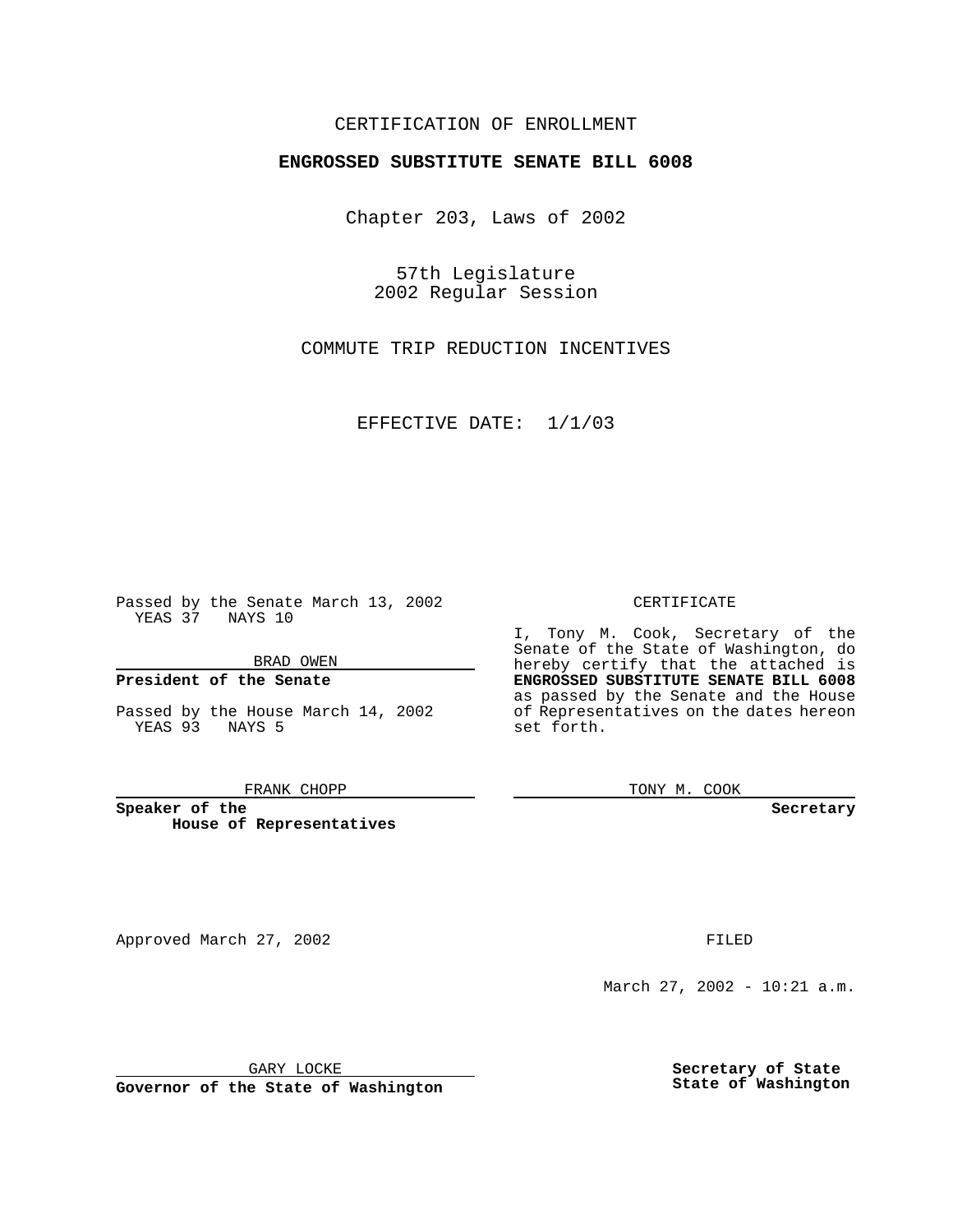## **ENGROSSED SUBSTITUTE SENATE BILL 6008** \_\_\_\_\_\_\_\_\_\_\_\_\_\_\_\_\_\_\_\_\_\_\_\_\_\_\_\_\_\_\_\_\_\_\_\_\_\_\_\_\_\_\_\_\_\_\_

\_\_\_\_\_\_\_\_\_\_\_\_\_\_\_\_\_\_\_\_\_\_\_\_\_\_\_\_\_\_\_\_\_\_\_\_\_\_\_\_\_\_\_\_\_\_\_

Passed Legislature - 2002 Regular Session

### **State of Washington 57th Legislature 2001 Regular Session**

**By** Senate Committee on Ways & Means (originally sponsored by Senators Eide, Finkbeiner, Haugen, Kline, Winsley and McAuliffe; by request of Office of Financial Management)

READ FIRST TIME 03/27/01.

 AN ACT Relating to commute trip reduction incentives; adding a new section to chapter 70.94 RCW; adding a new chapter to Title 82 RCW; creating new sections; repealing RCW 82.04.4453, 82.04.4454, 82.16.048, and 82.16.049; prescribing penalties; providing an effective date; and providing expiration dates.

6 BE IT ENACTED BY THE LEGISLATURE OF THE STATE OF WASHINGTON:

7 NEW SECTION. **Sec. 1.** The definitions in this section apply 8 throughout this chapter and section 8 of this act unless the context 9 clearly requires otherwise.

 (1) "Public agency" means any county, city, or other local government agency or any state government agency, board, or commission. (2) "Public transportation" means the same as "public transportation service" as defined in RCW 36.57A.010 and includes passenger services of the Washington state ferries.

15 (3) "Nonmotorized commuting" means commuting to and from the 16 workplace by an employee by walking or running or by riding a bicycle 17 or other device not powered by a motor.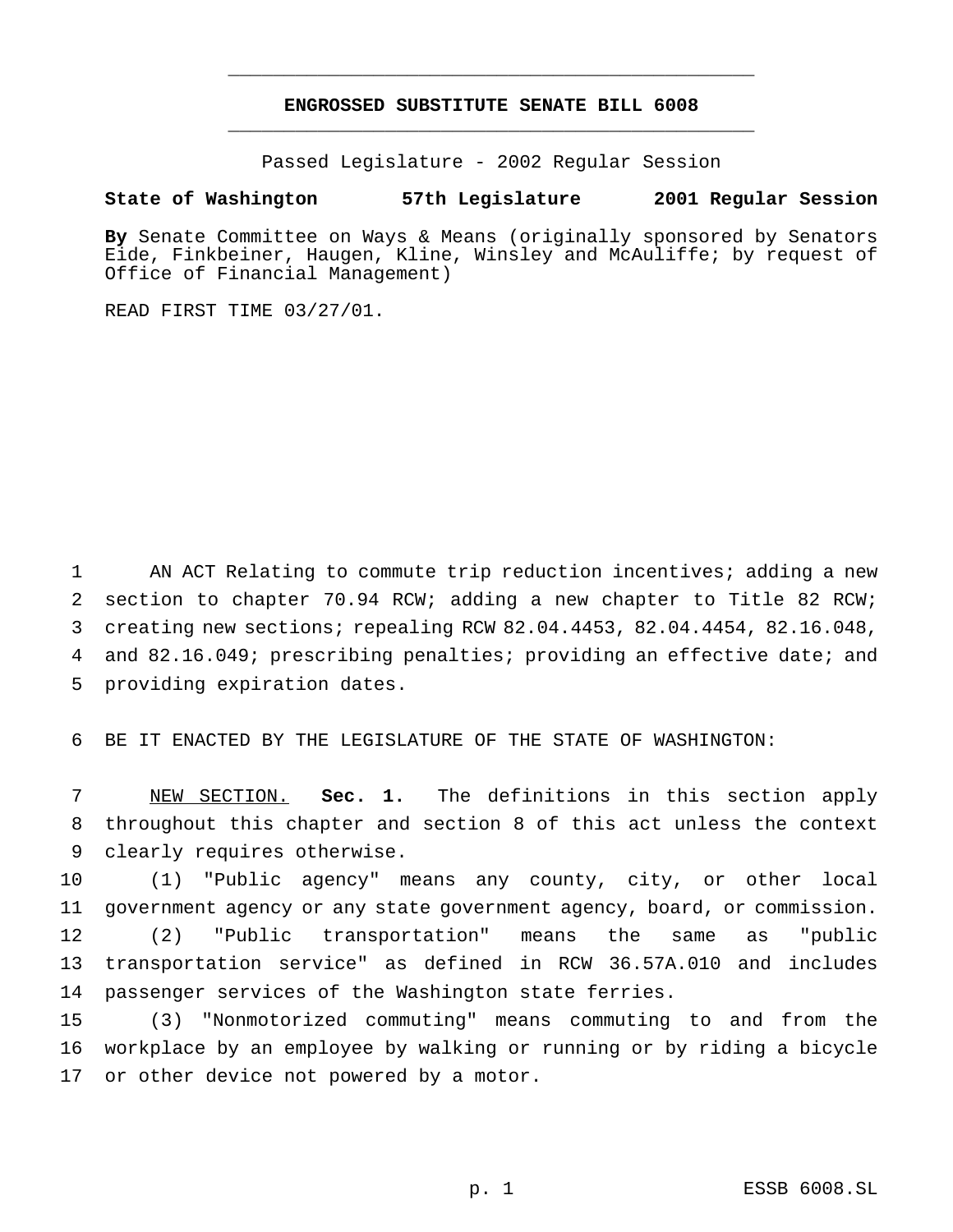(4) "Ride sharing" means the same as "commuter ride sharing" as defined in RCW 46.74.010, including ride sharing on Washington state ferries.

 (5) "Car sharing" means a membership program intended to offer an alternative to car ownership under which persons or entities that become members are permitted to use vehicles from a fleet on an hourly basis.

 NEW SECTION. **Sec. 2.** (1) Employers in this state who are taxable under chapter 82.04 or 82.16 RCW and provide financial incentives to their own or other employees for ride sharing, for using public transportation, for using car sharing, or for using nonmotorized commuting before June 30, 2012, are allowed a credit against taxes payable under chapter 82.04 or 82.16 RCW for amounts paid to or on behalf of employees for ride sharing in vehicles carrying two or more persons, for using public transportation, for using car sharing, or for using nonmotorized commuting, not to exceed sixty dollars per employee per year.

 (2) Property managers who are taxable under chapter 82.04 or 82.16 RCW and provide financial incentives to persons employed at a worksite in this state managed by the property manager for ride sharing, for using public transportation, for using car sharing, or for using nonmotorized commuting before June 30, 2012, are allowed a credit against taxes payable under chapter 82.04 or 82.16 RCW for amounts paid to or on behalf of these persons for ride sharing in vehicles carrying two or more persons, for using public transportation, for using car sharing, or for using nonmotorized commuting, not to exceed sixty dollars per person per year. A person may not take a credit under this section for amounts claimed for credit by other persons.

 (3) The credit under this section is equal to the amount paid to or on behalf of each employee multiplied by fifty percent, but may not exceed sixty dollars per employee per year. The credit may not exceed the amount of tax that would otherwise be due under chapters 82.04 or 82.16 RCW.

 (4) A person may not receive credit under this section for amounts paid to or on behalf of the same employee under both chapters 82.04 and 82.16 RCW.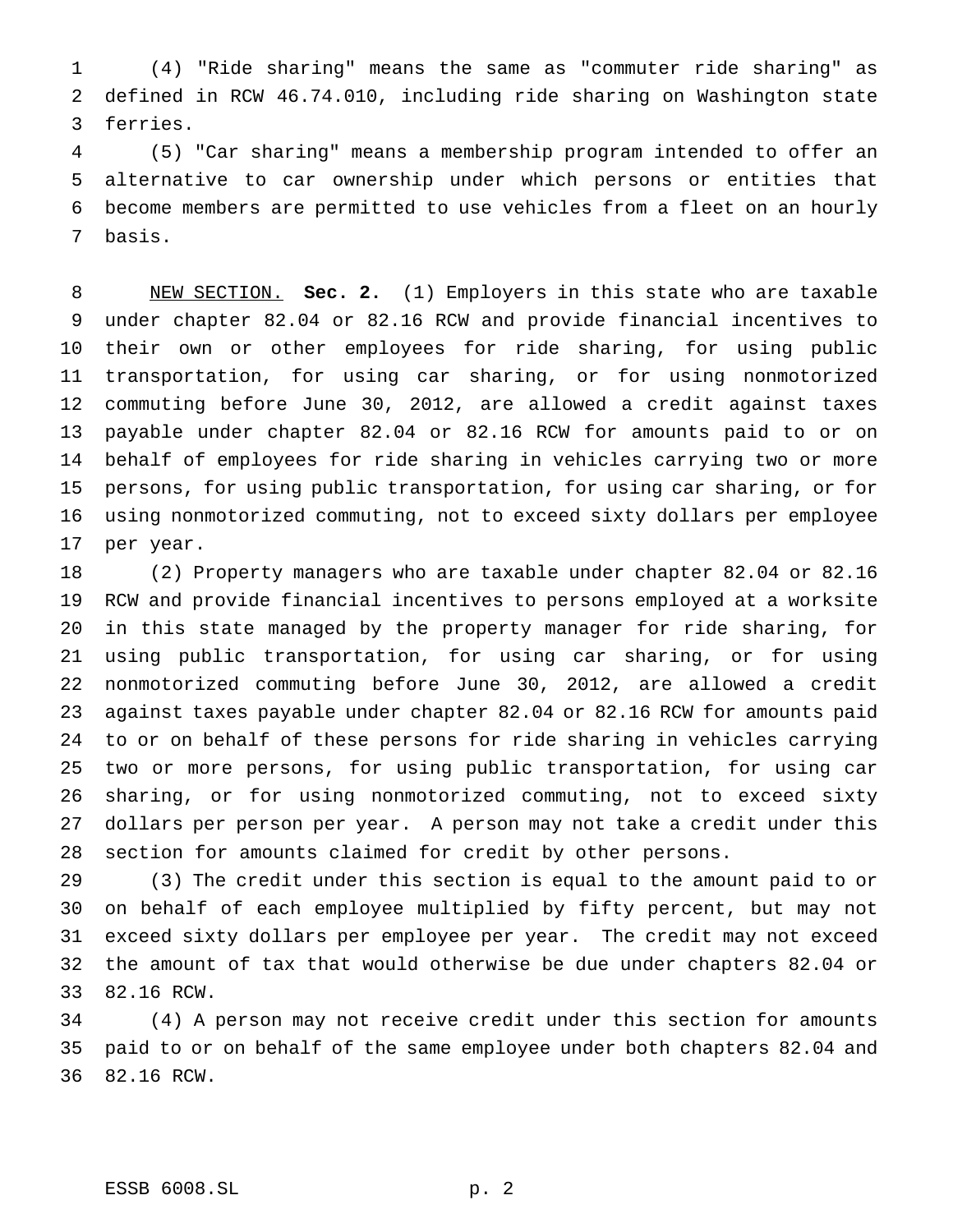NEW SECTION. **Sec. 3.** (1) Application for tax credit under section 2 of this act may only be made in the form and manner prescribed in rules adopted by the department.

 (2) The credit under this section must be taken against taxes due for the same calendar year in which the amounts for which credit is claimed were paid to or on behalf of employees for ride sharing, for using public transportation, for using car sharing, or for using nonmotorized commuting and must be claimed by the due date of the last tax return for the calendar year in which the payment is made.

 (3) Any person who knowingly makes a false statement of a material fact in the application for a credit under section 2 of this act is guilty of a gross misdemeanor.

 NEW SECTION. **Sec. 4.** (1) The department shall keep a running total of all credits granted under section 2 of this act and all grants provided under section 8 of this act during each calendar year. The department shall disallow any credits that would cause the tabulation for credits and grants in any legislative biennium, or portion thereof, to exceed the following levels: 2001-2003 - two million dollars; 2003- 2005 - three million dollars; 2005-2007 - five million dollars; 2007- 2009 - eight million dollars; 2009-2011 - eight million dollars; 2012 - four million dollars.

 (2) No person is eligible for tax credits under section 2 of this act in excess of one hundred thousand dollars in any calendar year.

 (3) No person is eligible for tax credits under section 2 of this act in excess of the amount of tax that would otherwise be due under chapter 82.04 or 82.16 RCW.

 (4) No portion of an application for credit disallowed under this section may be carried back or carried forward.

 (5) No person is eligible for both grants provided under section 8 of this act and tax credits under section 2 of this act within the same calendar year.

 NEW SECTION. **Sec. 5.** (1) The director shall on the 25th of February, May, August, and November of each year advise the state treasurer of the amount of credit taken under section 2 of this act during the preceding calendar quarter ending on the last day of December, March, June, and September, respectively.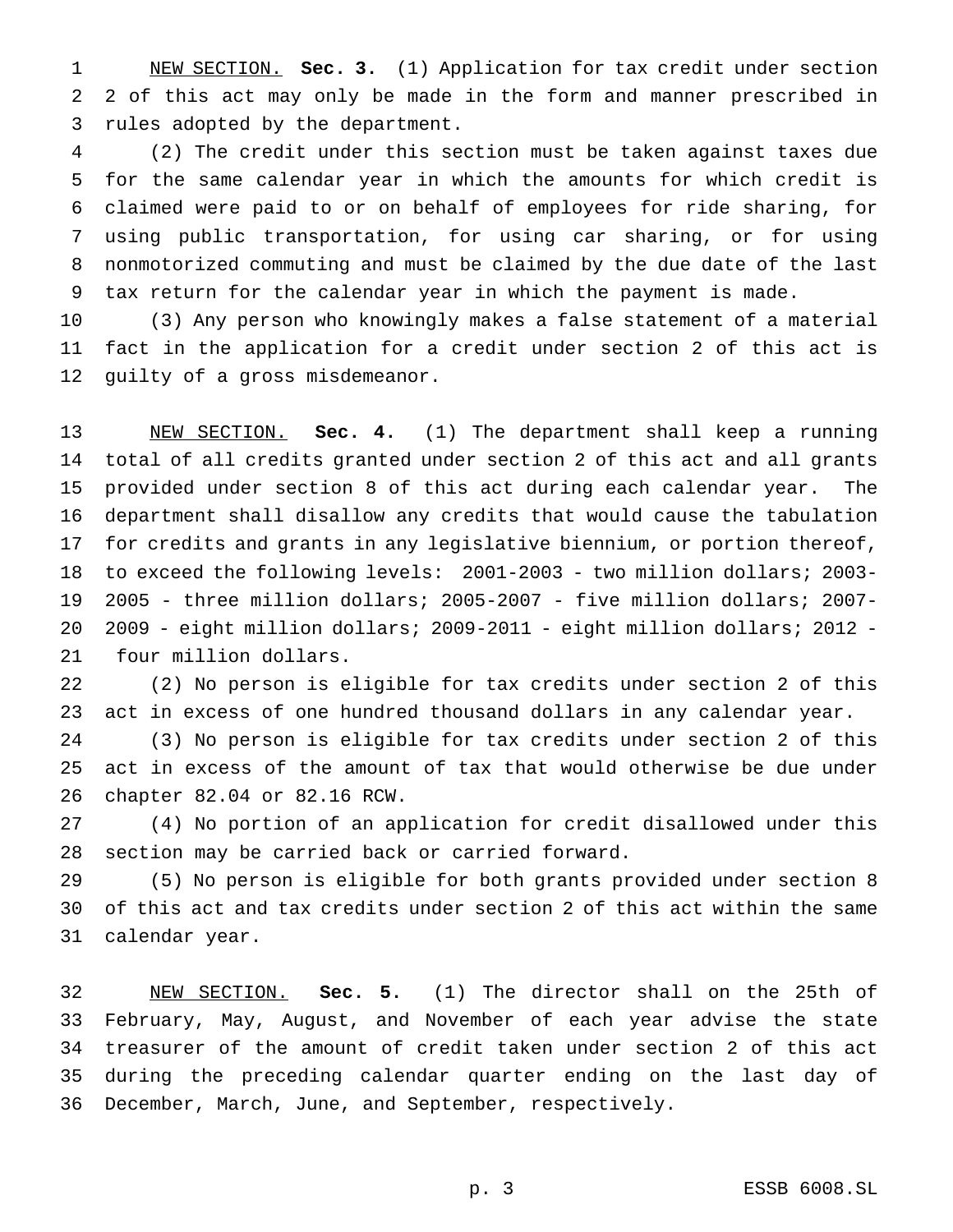(2) On the 1st of April, July, October, and January of each year, the state treasurer based upon information provided by the department shall deposit to the general fund a sum equal to the dollar amount of the credit provided under section 2 of this act from the multimodal transportation account.

 NEW SECTION. **Sec. 6.** The commute trip reduction task force shall determine the effectiveness of the tax credit under section 2 of this act as part of its ongoing evaluation of the commute trip reduction law and report to the legislative transportation committee and to the fiscal committees of the house of representatives and the senate. The report must include information on the amount of tax credits claimed to date and recommendations on future funding for the tax credit program. The report must be incorporated into the recommendations required in RCW 70.94.537(5).

NEW SECTION. **Sec. 7.** This chapter expires June 30, 2012.

 NEW SECTION. **Sec. 8.** A new section is added to chapter 70.94 RCW to read as follows:

 (1) The department of transportation shall administer a grant program for public agencies, nonprofit organizations, developers, and property managers who provide financial incentives for ride sharing in vehicles carrying two or more persons, for using public transportation, for using car sharing, or for using nonmotorized commuting, before June 30, 2012, to their own or other employees.

 (2) Public agencies, nonprofit organizations, developers, and property managers are not eligible within the same calendar year for grants provided under this section and credits under section 2 of this act.

 (3) The amount of the grant is equal to the amount paid to or on behalf of each employee multiplied by fifty percent, but may not exceed sixty dollars per employee per year.

 (4) No public agency, nonprofit organization, developer, or property manager is eligible for grants under this section in excess of one hundred thousand dollars in any calendar year.

 (5) The department of transportation shall report to the department of revenue by the 15th day of each month the aggregate monetary amount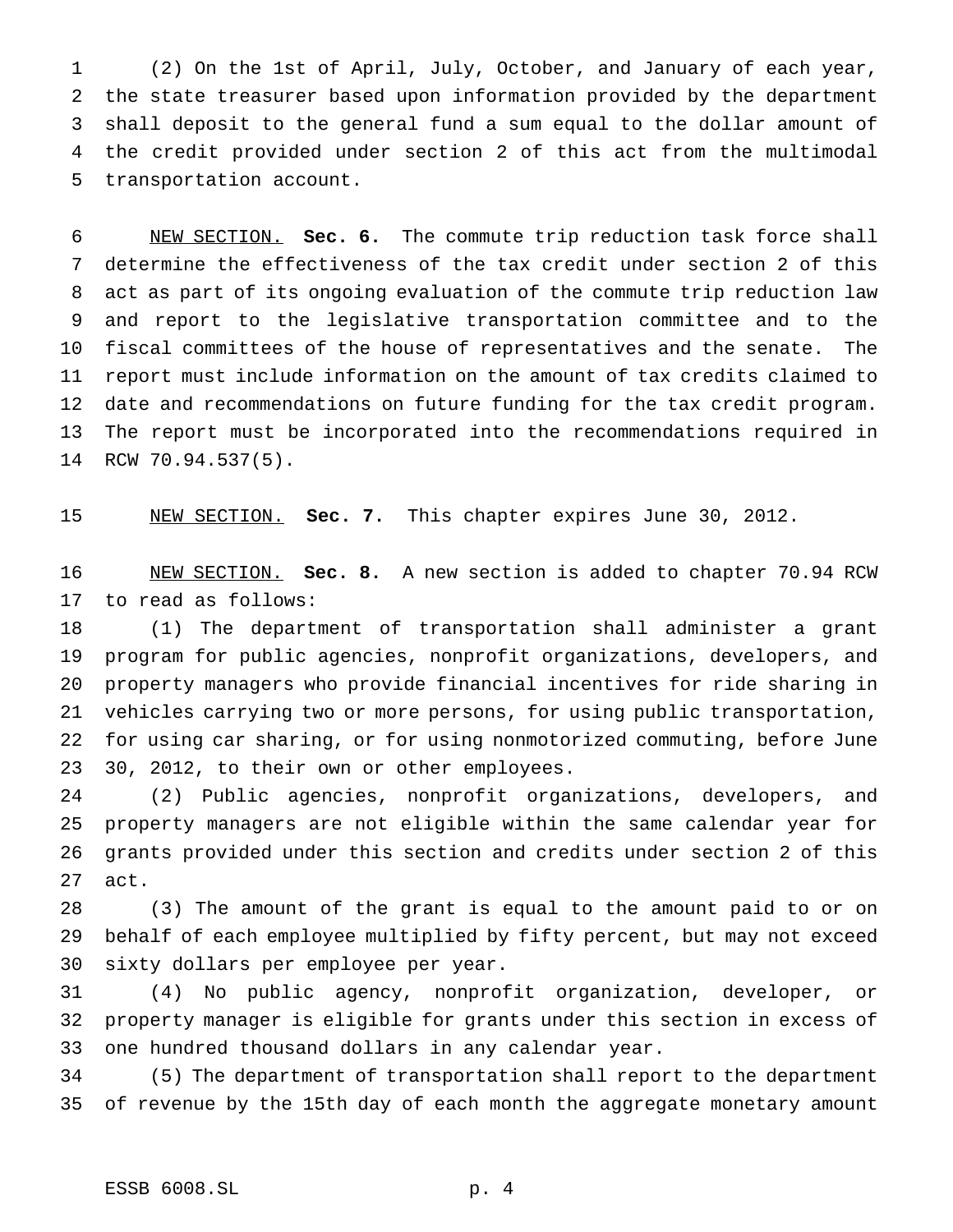of grants provided under this section in the prior month and the identity of the recipients of those grants.

 (6) The total of credits granted under section 2 of this act and grants provided under this section may not exceed two million dollars between the years 2001 and 2003; three million dollars between 2003 and 2005; five million dollars between 2005 and 2007; eight million dollars between 2007 and 2009; eight million dollars between 2009 and 2011; and four million dollars in 2012. The department of revenue shall notify the department of transportation when this limitation has been reached.

 (7) The source of funds for this grant program is the multimodal transportation account.

(8) This section expires June 30, 2012.

 NEW SECTION. **Sec. 9.** The following acts or parts of acts are each repealed:

 (1) RCW 82.04.4453 (Credit--Ride-sharing, public transportation, or nonmotorized commuting incentives--Penalty--Report to legislature) and 1999 c 402 s 1, 1996 c 128 s 1, & 1994 c 270 s 2;

 (2) RCW 82.04.4454 (Credit--Ride-sharing, public transportation, or nonmotorized commuting incentives--Ceiling) and 1999 c 402 s 3, 1996 c 128 s 2, & 1994 c 270 s 3;

 (3) RCW 82.16.048 (Credit--Ride-sharing, public transportation, or nonmotorized commuting incentives--Penalty--Report to legislature) and 1999 c 402 s 2, 1996 c 128 s 3, & 1994 c 270 s 4; and

 (4) RCW 82.16.049 (Credit--Ride-sharing, public transportation, or nonmotorized commuting incentives--Ceiling) and 1999 c 402 s 4, 1996 c 128 s 4, & 1994 c 270 s 5.

 NEW SECTION. **Sec. 10.** Sections 1 through 7 of this act constitute a new chapter in Title 82 RCW.

 NEW SECTION. **Sec. 11.** The code reviser shall place cross- reference sections to chapter 82.-- RCW (sections 1 through 7 of this act) in chapters 82.04 and 82.16 RCW.

NEW SECTION. **Sec. 12.** This act takes effect January 1, 2003.

 NEW SECTION. **Sec. 13.** If specific funding for the purposes of this act, referencing this act by bill or chapter number, is not